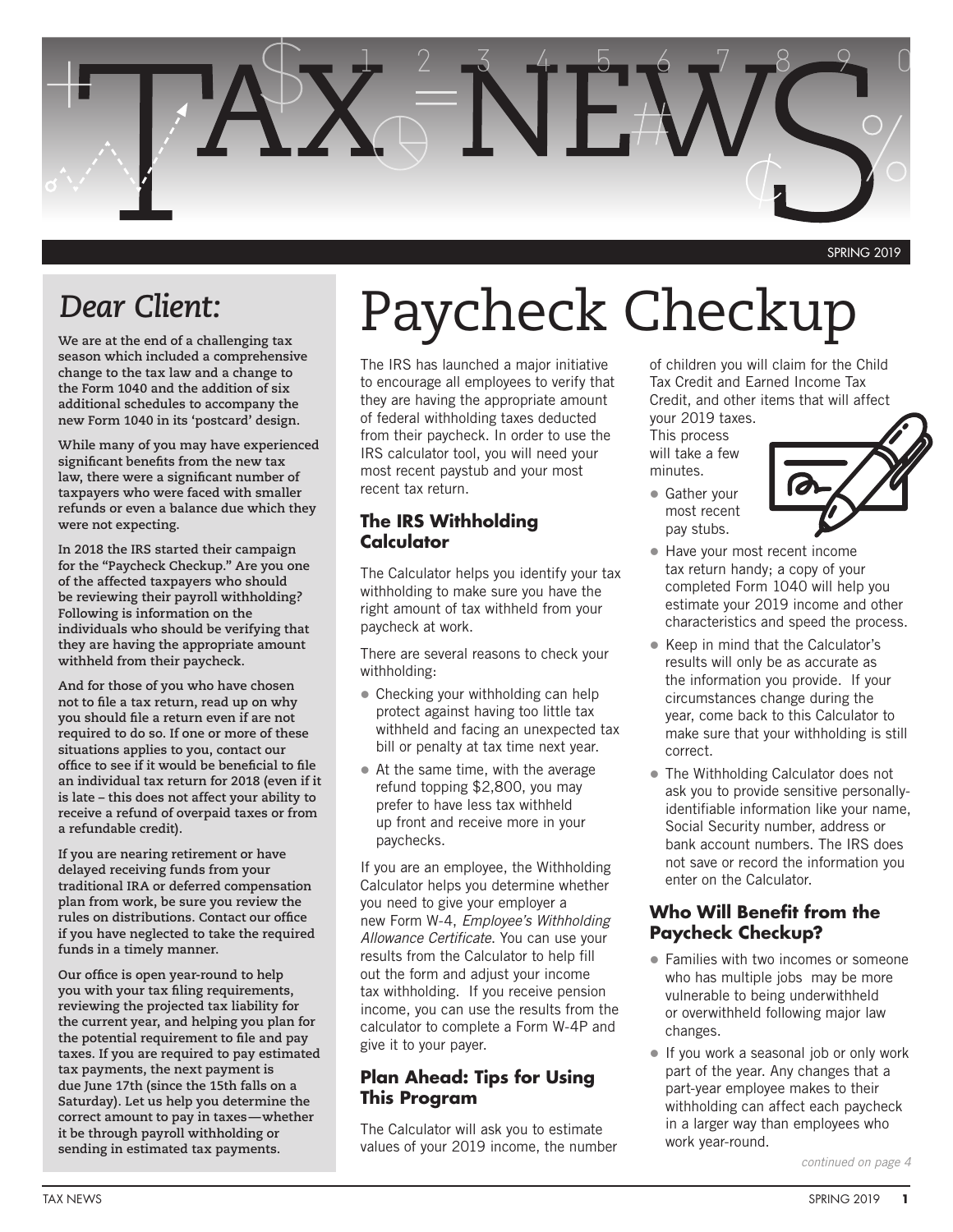# **Required Minimum Distributions (RMDs)**

A s you or your loved ones near retirement, there is a requirement that funds held in a tax – deferred account such as a traditional IRA<br>A or 401(k) plan start to be distributed in the year in which you turn 70½ years of a based on your specific situation. If you have neglected to withdraw your RMD or have any questions as to how to calculate your RMD contact the office to schedule a time to meet.

| <b>Required Minimum Distributions for Account Owners</b>                      |                                                                                                                                                                                                                                                                                                                                                                                                                                                                                                                                  |                                                                                                                                                                                                                                                                                                                                                                         |  |
|-------------------------------------------------------------------------------|----------------------------------------------------------------------------------------------------------------------------------------------------------------------------------------------------------------------------------------------------------------------------------------------------------------------------------------------------------------------------------------------------------------------------------------------------------------------------------------------------------------------------------|-------------------------------------------------------------------------------------------------------------------------------------------------------------------------------------------------------------------------------------------------------------------------------------------------------------------------------------------------------------------------|--|
|                                                                               | IRAs including SEP, SIMPLE and SARSEP IRAs                                                                                                                                                                                                                                                                                                                                                                                                                                                                                       | <b>Defined Contribution Plans</b>                                                                                                                                                                                                                                                                                                                                       |  |
| When do I take<br>my first RMD<br>(the required<br>beginning date)?           | You must take your first RMD by April 1 of the year following the<br>year in which you turn 701/2, regardless of whether you are still<br>employed.                                                                                                                                                                                                                                                                                                                                                                              | April 1 of the year following the later of the<br>year you turn 701/2 or the year you retire (if<br>allowed by your plan). If you are a 5% owner,<br>you must start RMDs by April 1 of the year<br>following the year you turn 701/2.                                                                                                                                   |  |
| When do I reach<br>age 701/2?                                                 | You reach age 701/2 on the date that is 6 calendar months after<br>the date of your 70th birthday.<br>Example: Your 70th birthday was June 30, 2019. You reached<br>age 701/2 on December 30, 2019. You must take your first RMD<br>(for 2019) by April 1, 2020.<br><b>Example:</b> Your 70th birthday was July 1, 2019. You reached age<br>701/2 on January 1, 2020. You do not have an RMD for 2019.<br>You must take your first RMD (for 2020) by April 1, 2021.                                                              | Same as IRA rule                                                                                                                                                                                                                                                                                                                                                        |  |
| What is the<br>deadline for taking<br>subsequent RMDs<br>after the first RMD? | After the first RMD, you must take subsequent RMDs by<br>December 31 of each year beginning with the calendar year<br>containing your required beginning date.<br>Example: You turn 701/2 on July 15, 2019. You must take your<br>first RMD, for 2019, by April 1, 2020. You must take your<br>second RMD, for 2020, by December 31, 2020, and your third<br>RMD, for 2021, by December 31, 2021.                                                                                                                                | Same as IRA rule                                                                                                                                                                                                                                                                                                                                                        |  |
| How do I calculate<br>my RMD?                                                 | Your RMD is generally determined by dividing the adjusted<br>market value of your IRAs as of December 31 of the preceding<br>year by the distribution period that corresponds with your age<br>in the Uniform Lifetime Table (Table III in IRS Publication 590-<br>B, Distributions Individual Retirement Arrangements (IRAs)).<br>If your spouse is your sole beneficiary and is more than 10 years<br>younger than you, you will use the Joint Life and Last Survivor<br>Expectancy Table (Table II in IRS Publication 590-B). | Same as IRA rule<br>Your plan sponsor/administrator should<br>calculate the RMD for you.                                                                                                                                                                                                                                                                                |  |
| How should I take<br>my RMDs if I have<br>multiple accounts?                  | If you have more than one IRA, you must calculate the RMD for<br>each IRA separately each year. However, you may aggregate your<br>RMD amounts for all of your IRAs and withdraw the total from<br>one IRA or a portion from each of your IRAs. You do not have to<br>take a separate RMD from each IRA.                                                                                                                                                                                                                         | If you have more than one defined<br>contribution plan, you must calculate and<br>satisfy your RMDs separately for each plan<br>and withdraw that amount from that plan.<br><b>Exception:</b> If you have more than one 403(b)<br>tax-sheltered annuity account, you can total<br>the RMDs and then take them from any one<br>(or more) of the tax-sheltered annuities. |  |
| May I withdraw<br>more than the RMD?                                          | Yes, an IRA owner can always withdraw more than the RMD. You<br>cannot apply excess withdrawals toward future years' RMDs.                                                                                                                                                                                                                                                                                                                                                                                                       | Same as IRA rule                                                                                                                                                                                                                                                                                                                                                        |  |
| May I take more<br>than one withdrawal<br>in a year to meet my<br>RMD?        | You may withdraw your annual RMD in any number of<br>distributions throughout the year, as long as you withdraw the<br>total annual minimum amount by December 31 (or April 1 if it is<br>for your first RMD).                                                                                                                                                                                                                                                                                                                   | Same as IRA rule                                                                                                                                                                                                                                                                                                                                                        |  |
| What happens if<br>I do not take the<br>RMD?                                  | If the distributions to you in any year are less than the RMD for<br>that year, you are subject to an additional tax equal to 50% of<br>the undistributed RMD.                                                                                                                                                                                                                                                                                                                                                                   | Same as IRA rule                                                                                                                                                                                                                                                                                                                                                        |  |

*Note:* There are no RMD requirements for a Roth IRA while the owner is alive. However, designated Roth accounts are subject to the RMD rules.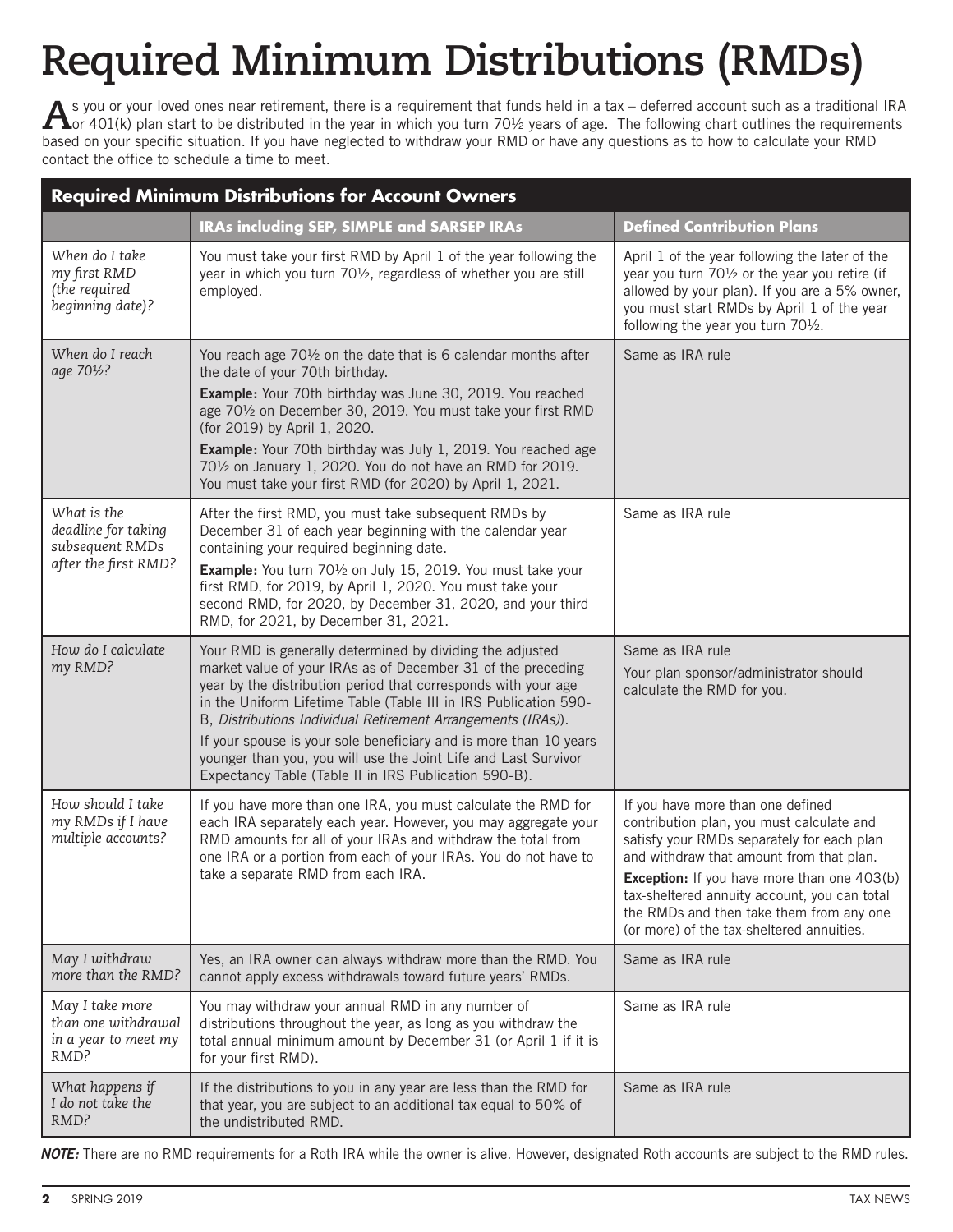# **12 Reasons to File a Tax Return**  *even if you don't have to*

If you are a U.S. citizen or resident who made money last year, whether you must file a tax return or not is usually dependent on three things: gross income, filing status and age. Table 1 shows the minimum requirements for filing an income tax return.

| If your filing<br>status is:     | AND at the end of 2018<br>you were:                                                    | THEN file a return if your<br>gross income was at least: |
|----------------------------------|----------------------------------------------------------------------------------------|----------------------------------------------------------|
| <b>Single</b>                    | 64 or younger<br>65 or older                                                           | \$12,000<br>\$13,600                                     |
| <b>Married filing jointly</b>    | 64 or younger (both spouses)<br>65 or older (one spouse)<br>65 or older (both spouses) | \$24,000<br>\$25,300<br>\$26,600                         |
| <b>Married filing separately</b> | Any age                                                                                | \$5 (Yes, five bucks)                                    |
| <b>Head of Household</b>         | 64 or younger<br>65 or older                                                           | \$18,000<br>\$19,600                                     |
| <b>Qualifying widow/widower</b>  | 64 or younger<br>65 or older                                                           | \$24,000<br>\$25,300                                     |

### **2018 Filing Requirements for Most Taxpayers (Table 1)**

### **But there also are other factors that, well, factor into the decision. They include:**

- You have household help and pay your employees enough to trigger employment taxes. For the 2018 tax year, that's \$2,100 and it means a Schedule H must be filed with the Form 1040. Although this requirement is popularly called the "nanny tax", it covers not just childcare assistance, but also maids, housekeepers, gardeners and others who work in or around a private residence as an employee. This does not apply to independent contractors who provides house cleaning services for the taxpayer or a landscaping company who works for multiple homeowners.
- If your, your spouse or dependents received advance payments of the premium tax credit to help cover medical coverage purchased through the healthcare Marketplace. A tax return must be filed to reconcile those amounts.
- If as an independent contractor you made, after expenses, at least \$400 from self-employment. While you might not technically have made enough to require filing, you will still have to file in order to pay the self-employment (SE) tax on these independent earnings. The

tax due here, calculated on Schedule SE, is the self-employed person's version of the payroll taxes that go toward Social Security and Medicare, aka FICA, that are taken out of the workers' checks. It is possible you could owe SE taxes, but no income tax and a tax return must be filed to submit the payment for the SE taxes.

- Not all of the tips earned were reported to the employer. You will need to do that by filing a return and paying the SE tax on those gratuities. The same SE filing is required if the you received a paycheck, but the employer did not withhold the FICA taxes.
- You owe the Alternative Minimum Tax (AMT). This parallel tax, created in the 1960s to ensure that rich taxpayers paid at least some (aka minimum) amount of tax, used to snare a lot of middle-income filers because it was not indexed for inflation. That changed in 2013, with the annual exemption amounts now reducing the number of folks caught in this tax net. The TCJA went even further, increasing AMT phaseout threshold amounts to \$1 million for married taxpayers filing a joint return and \$500,000 for all other

taxpayers. If, however, you make enough that you have to pay the AMT, then you must file.

Sometimes even if you do not have to file a tax return, it is to your benefit to do so. Here are 12 situations when you should file a federal income tax return:

- **1.** Federal income tax was withheld, and no tax is due. The only way to get any of this excess money back as a refund is to file a Form 1040.
- **2.** You made estimated tax payments for the year or had any of your overpayment from last year's tax filing applied to this year's estimated tax. Again, the only way to get any of this excess money back as a refund is to file a Form 1040.
- **3.** You qualify for the Earned Income Tax Credit (EITC). This tax break for lower- and middle-income workers is, as the name says, a credit, which means it reduces any tax you owe dollar-for-dollar. It's also a refundable credit, meaning you can get a tax refund even if you do not owe any tax. The amount of the credit and the